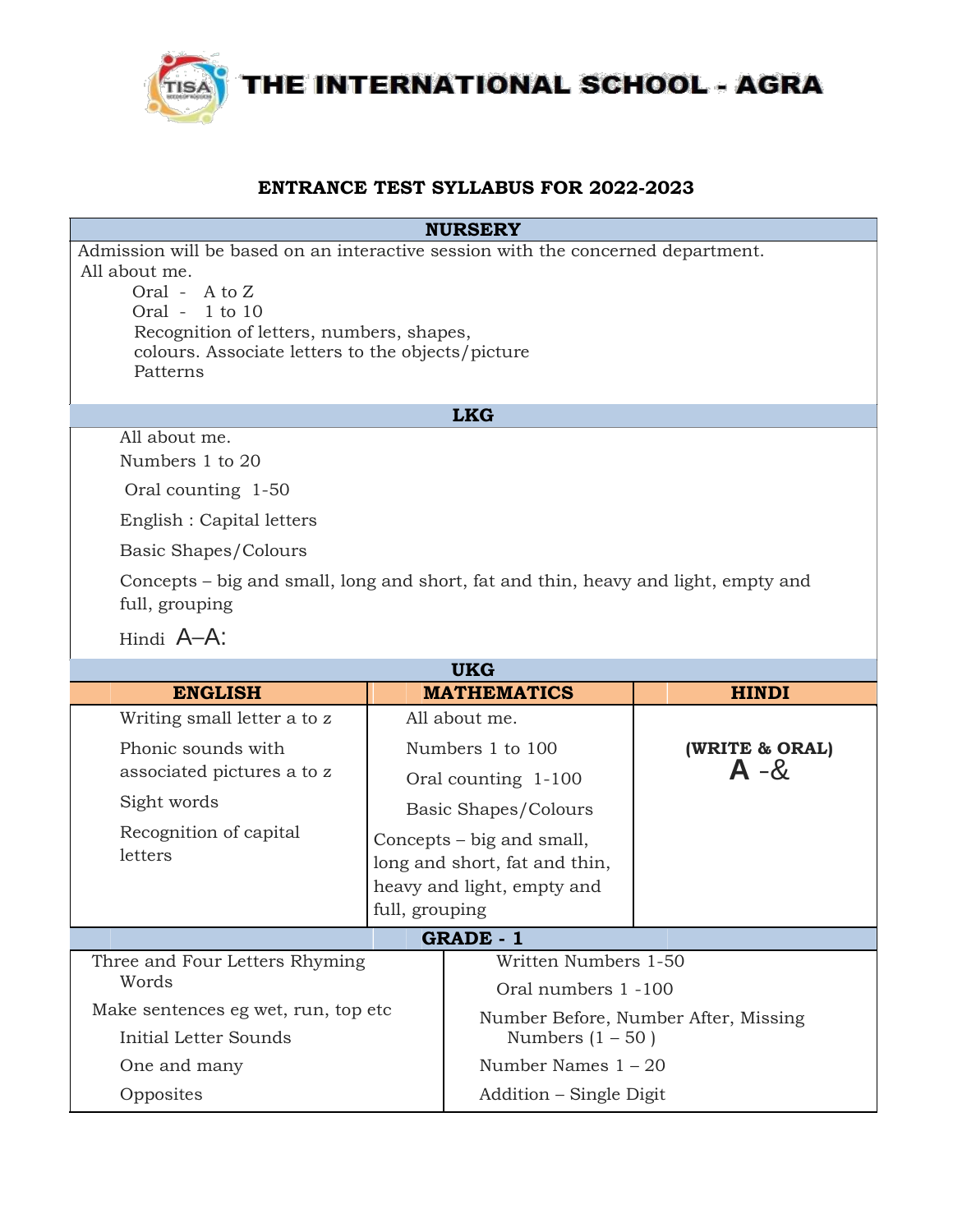| Picture Comprehension                                                                                                                                                                                                                                                                                                                 | Subtraction - Single Digit                                                                                                                                                                                                                                                                                                                                                                                                                                                  |  |  |  |
|---------------------------------------------------------------------------------------------------------------------------------------------------------------------------------------------------------------------------------------------------------------------------------------------------------------------------------------|-----------------------------------------------------------------------------------------------------------------------------------------------------------------------------------------------------------------------------------------------------------------------------------------------------------------------------------------------------------------------------------------------------------------------------------------------------------------------------|--|--|--|
|                                                                                                                                                                                                                                                                                                                                       |                                                                                                                                                                                                                                                                                                                                                                                                                                                                             |  |  |  |
| Punctuation - Capital Letters, Full<br>Stops, Comma's and question mark<br>Nouns, Pronouns, Verbs,<br>Describing words<br>Vowels<br>Singular and Plural<br>Make sentences<br>Creative Writing: 5 to 6 sentences<br>on a given topic<br>Comprehension : unseen passage<br>Picture Composition                                          | <b>GRADE - 2</b><br>Numerals $1 - 300$ /Number Names $1 - 300$<br>Tens and Ones 1-100<br>Mixed sums $-$ Addition/Subtraction $-2$<br>digits with 2 digits/Story sums<br>Months of Year / Days of the Week<br>All concepts between $1 - 300$ – Number<br>before/after/between/missing<br>numbers/comparison of numbers<br>Time - One Hour, Half hour<br>Ordinal Numbers 1-10<br>Skip Counting 2, 5, 10<br>Table - $2$ to 5                                                   |  |  |  |
| <b>GRADE - 3</b>                                                                                                                                                                                                                                                                                                                      |                                                                                                                                                                                                                                                                                                                                                                                                                                                                             |  |  |  |
| Punctuation - Capital Letters, Full<br>Stops, Comma's and question mark<br>Nouns: Proper Noun and Common<br>Noun; Pronouns, Verbs, Adjectives<br>Articles<br>Conjunctions<br>Singular and Plural<br>Make sentences<br>Creative Writing: 6 to 8 sentences<br>on a given topic<br>Comprehension : unseen passage<br>Picture Composition | Number names 100 - 999<br>Numbers – even-odd, ascending-<br>descending, comparison of numbers<br>Addition 3 by 3 digits with carrying over<br>Subtraction 3 by 3 digits with borrowing<br>Multiplication 2 by 1 digit with carrying<br>over<br>Tables 2 to 9<br>Time - Full hour and half hour<br>Shapes $-2$ Dimensional and 3<br>Dimensional<br>Pattern and Fractions – $\frac{1}{2}$ , $\frac{1}{4}$ , $\frac{3}{4}$<br>Simple story sums of Addition and<br>Subtraction |  |  |  |
| <b>GRADE - 4</b>                                                                                                                                                                                                                                                                                                                      |                                                                                                                                                                                                                                                                                                                                                                                                                                                                             |  |  |  |
| Punctuation - Capital Letters, Full<br>Stops, Comma's ; question mark<br>and exclamation mark<br>Nouns: Proper Noun and Common<br>Noun; Pronouns, Verbs, Adverbs,<br>Adjectives<br>Articles<br>Creative Writing: 8 to 10 sentences<br>on a given topic<br>Comprehension : unseen passage                                              | Number Names 1000 - 9999<br>Addition 4 digits by 4 digits with carrying<br>over<br>Subtraction 4 digits by 4 digits with<br>borrowing and 4 digits by 4 digits without<br>borrowing<br>Multiplication 3 digits by 2 digits and 4<br>digits by 1 digit<br>One word problem on Subtraction and<br>Addition<br>Tables 2 to 10<br>2-D & 3D Shapes                                                                                                                               |  |  |  |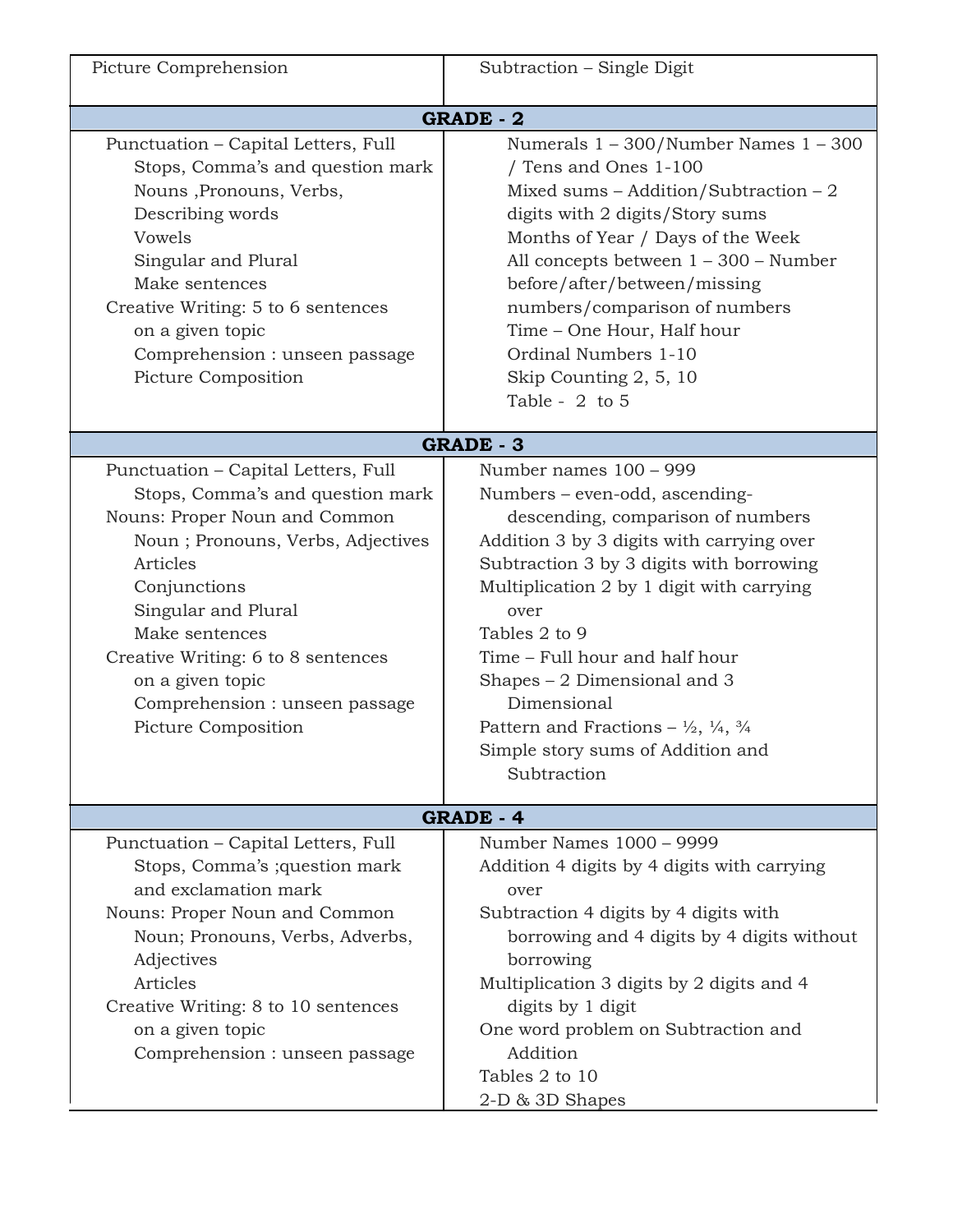|                                    | Even & odd. No.                                 |  |  |
|------------------------------------|-------------------------------------------------|--|--|
|                                    | Whole & Natural No.                             |  |  |
| <b>GRADE - 5</b>                   |                                                 |  |  |
| Rewrite the passage with proper    | Large numbers                                   |  |  |
| use of punctuation marks           | Addition and subtraction                        |  |  |
| Parts of speech :Noun ; Pronoun,   | Multiplication                                  |  |  |
| Verb, Adverb, Adjective,           | Division                                        |  |  |
| Preposition, Conjunction           | Time                                            |  |  |
| Articles                           | Prime No./Even / Odd / Natural /                |  |  |
| Tenses (Present and Past Tense)    | Whole, Roman No. 1 to 30.                       |  |  |
| Synonyms and antonyms              | Pictograph.                                     |  |  |
| Creative Writing: 10 to 12         |                                                 |  |  |
| sentences on a given topic         |                                                 |  |  |
| Comprehension : unseen passage:    |                                                 |  |  |
| Give one word for; Opposites; Give |                                                 |  |  |
| meanings; Answer the following;    |                                                 |  |  |
| Complete the following statements  |                                                 |  |  |
| ; Give a title etc                 |                                                 |  |  |
| <b>GRADE - 6</b>                   |                                                 |  |  |
| Parts of speech :Noun ; Pronoun,   | <b>Numbers</b>                                  |  |  |
| Verb, Adverb, Adjective,           | The four operations                             |  |  |
| Preposition, Conjunction           | <b>Factors and Multiples</b>                    |  |  |
| Articles                           | Measurements                                    |  |  |
| Tenses (Present and Past Tense)    | Decimals                                        |  |  |
| Active and Passive Voice           | <b>Basics of Geometry</b>                       |  |  |
| Synonymns and antonymns            | Roman No. 1<br>to                               |  |  |
| Paragraph Writing on a given topic | 30. Pictograph.                                 |  |  |
| Comprehension : unseen passage:    | Types of 2 D Fig.                               |  |  |
| Give one word for; Opposites; Give | Types of Angle.                                 |  |  |
| meanings; Answer the following;    |                                                 |  |  |
| Complete the following statements  |                                                 |  |  |
| ; Give a title etc                 |                                                 |  |  |
| Informal Letter writing            |                                                 |  |  |
| <b>GRADE - 7</b>                   |                                                 |  |  |
| Parts of speech :Noun ; Pronoun,   | Knowing our Numbers                             |  |  |
| Verb, Adverb, Adjective,           | Whole numbers                                   |  |  |
| Preposition, Conjunction           | Playing with numbers                            |  |  |
| Articles                           | Ratio and proportion                            |  |  |
| Direct and Indirect Speech         | Algebra                                         |  |  |
| Tenses (Past, Present and Future)  | Data Handling                                   |  |  |
| Active and Passive Voice           | Fractions                                       |  |  |
| Idioms                             | Area and Perimeter                              |  |  |
| Degrees of comparison              | Decimals                                        |  |  |
| Comprehension : unseen passage     | Types of $\triangle$ S & other Geometrical Fig. |  |  |
| Informal Letter writing            | L.C.M and H.C.F                                 |  |  |